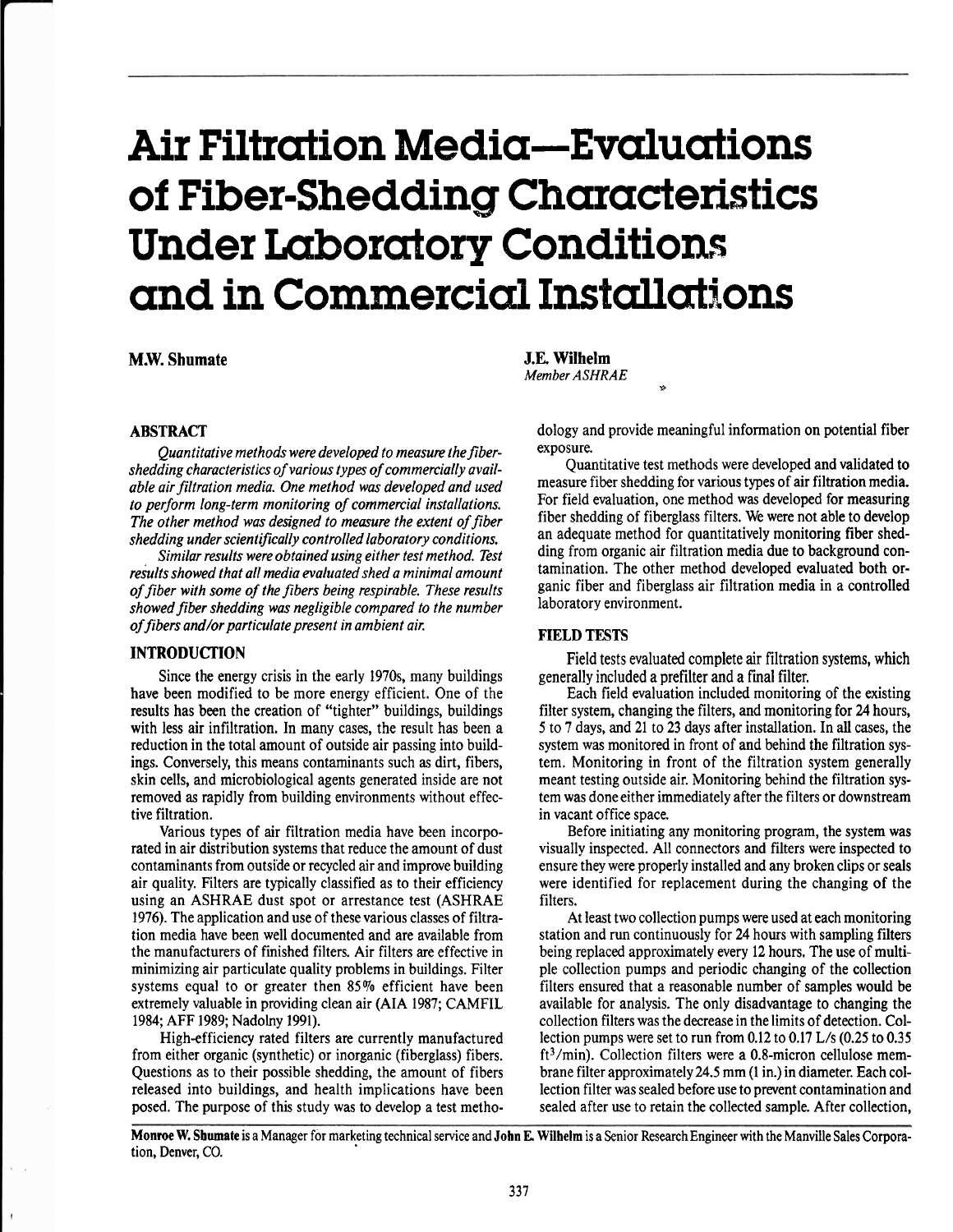Slight modifications to this technique concerning filter size and pump capacity were utilized to perform field trials that compared favorably to this methodology. This collection system Testing of samples involved several steps:<br>was preferred since it used standard equipment available to 1. Setting appropriate airflow for the test chamber. was preferred since it used standard equipment available to hygiene laboratories.

# **LABORATORY EVALUATION**

Previous laboratory tests of fiber shedding of fiberglass air filtration media showed that a special protocol was necessary in order to minimize the effects of background contamination and still be above the limits of detection. For glass this was accomplished by ashing the sample and partially burning away the dust (Garnboa et al. 1988). This method could not be used on organic fiber air filtration media since the collected fiber would be destroyed.

For a controlled laboratory analysis, the use of clean air was required to minimize the effect of contamination. This was accomplished by prefiltering the test air through HEPA filters. Laser particle count measurements showed that filtration could reduce particle counts greater then 0.19 microns, the smallest measurement for a particle counter, in the test air from around 50 particles per cc to 0.0006 particles per cc (Shumate and Wilhelm 1990).

In order to maximize the release of shed particles, test conditions had to be greater then those encountered under normal use. An airflow 50% greater than normally encountered in commercial systems was chosen as the standard airflow for this analysis. By controlling the airflow rate, isokinetic sampling would be obtained. A sample size of  $0.09 \text{ m}^2$  (1 ft<sup>2</sup>) was chosen as being sufficient to minimize any variability of the media while keeping the sample and test apparatus to a reasonable size

#### **Equipment**

A 0.09 m<sup>2</sup> (1 ft<sup>2</sup>) area test rig was developed to push air through a precleaned metal duct system. By maintaining positive pressure within the system, no unfiltered air could leak into the test chamber. The test configuration is shown in Figure 1.

Sufficient chamber length was used to supply laminar airflow to the test sample. Air leaving the test sample passed through an 8-in.-diameter mixing orifice to ensure homogeneous air for the samples collected for microscopic analysis. The blower was connected to a variable-speed motor and pressure measurements across a laminar flow device were used to set the airflow.

All incoming air was passed through two HEPA filters, which provided clean and consistent air quality. Maintaining air quality was crucial to ensure that only material shed from the air filtration media was monitored.

Isokinetic sampling of the airstream at a rate of 0.83 L/s  $(1.76 \text{ ft}^3/\text{min})$  was conducted to determine the amount of mate-

each sample was sent to the microscopy laboratory for analysis rial shed from the air filtration media. An 80-mm filter, with a using scanning electron microscopy (SEM).<br>pore size of 0.4  $\mu$ m was used to collect samples f pore size of 0.4  $\mu$ m was used to collect samples for SEM analysis.

#### Methodology

- 
- 2. Placing air filtration media in the test chamber.
- 3. Setting up the sampling apparatus.
- 4. Starting the shedding test.

The blower and the pump for sample collection were turned on simultaneously, and the blower was maintained at a flow rate of 16.5 L/s  $(35 \text{ ft}^3/\text{min})$  throughout the duration of the six-hour sampling period.

At the end of the test, the filter was removed from the test chamber and submitted to the microscopy laboratory for measurements of fiber length and diameter using a standard SEM methodology.

### Sample Preparation and **SEM** Analysis

Samples collected in the field tests were concentrated by ashing the original filter and refiltering onto a smaller filter (Gamboa **et** al. 1988). Sample preparation is as follows:

1. Remove filter from sampling canister and place in crucible.

2. Place crucible in oven at 427 **'C** for 12 hours.

3. Using distilled water, redisperse the residue and deposit onto a  $0.2 \mu m$  (25 mm diameter) grated filter.

4. Mount damp filter onto SEM stub and allow to dry.

5. Sputter with gold-palladium to provide conductive surface.

For the laboratory evaluation, this system was modified from the ashing technique, since one set of test samples contained organic fibers (Shumate and Wilhelm 1990). Sample preparation is as follows:

1. Remove filter from sampling canister and place into beaker filled with distilled water.

**2.** Ultrasonically wash filter in distilled water for 10 minutes.

**3.** Remove filter and rinse into same beaker.

4. Filter all of dispersed sample onto a  $0.2 \mu m$  (25 mm) diameter) grated filter.

5. Mount damp filter onto SEM stub and allow to dry.

*6.* Sputter with gold-palladium to provide conductive surface.

SEM analysis uses the following protocol:

1. Examine membrane in the SEM at low magnifications  $(200-400 \times)$  to determine uniformity of dispersion. If uniform, determine fiber density of filter by counting 200 random fields (40  $\mu$ m  $\times$  50  $\mu$ m at 2000 $\times$ ). Count all fibers in each field of view. If necessary, use higher magnifications to check each field for fine fibers.

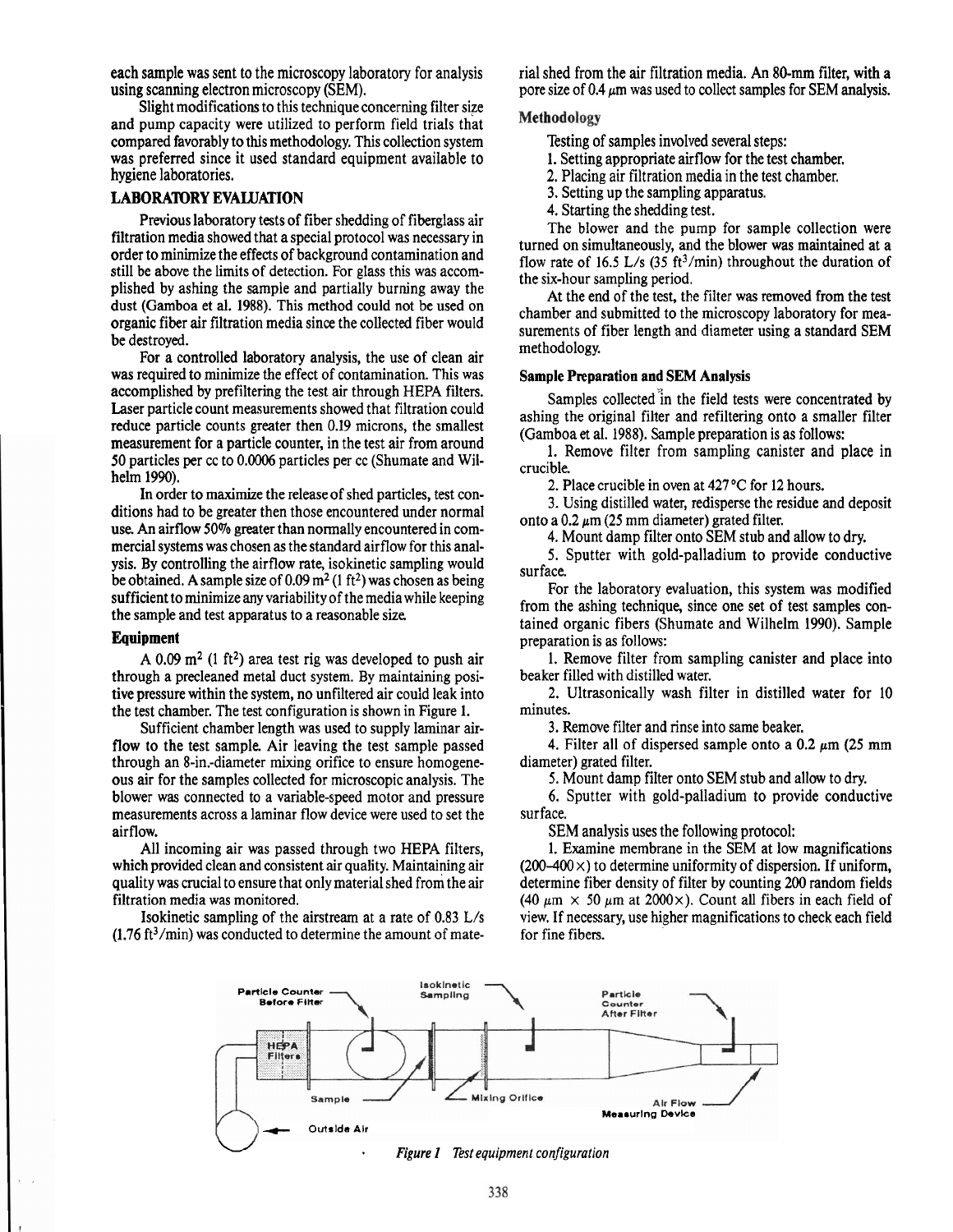2. Determine fiber length and diameter distribution by measuring all fibers that pass through each field of view while scanning the sample at  $2000 \times$ . Measure the length at  $2000 \times$ and the diameter at  $5000 \times$ . Examine 200 fields or 100 fibers, whichever occurs first.

3. Perform fiber counting and size distributions on a scanning electron microscope equipped with an image analysis system.

At the present time there are no standardized methods for the SEM analysis of fibers. The analytical method followed was based on the World Health Organization's *Reference Method for Measuring Airborne Man-Made Mineral Fibers* (1985). The technique was modified to accommodate the use of an image analysis system.

The protocol for the SEM portion of laboratory evaluations for organic and inorganic fibers was reviewed by an independent laboratory, which was satisfied that the methods and procedures described followed acceptable scientific methodology for this type of study (Krewer and Millette 1990).

The minimum fiber detection level for a single fiber using the SEM and volume of air monitored varied from 0.0003 fibers/cc (for field trials) to 0.00005 fibers/cc (for laboratory evaluations). Levels of reliable detection or quantification would be greater.

# **RESULTS**

A total of four field evaluations were conducted. Two of the studies were identical in that the same building **was** monitored twice (Versen 1987a,b). For the third study, two separate HVAC systems from the same building were evaluated (Versen et al. 1988). In all of these trials, the collection sites were immediately in front of and behind the filter banks. This location **was** chosen to reduce potential contamination from fiberglass-lined ducts. For the fourth study, the air ducts were not lined and the monitoring stations were located at the inlet outside air duct and in office space on various floors (Christensen et al. 1990). Studies were conducted in a low-rise and high-rise office building and in a hospital. The efficiency of the filters changed ranged from 85% to 95% efficient. Test results are shown in Table 1.

Test results show that the number of fibers shed was equal to or less than the number of glass fihers present in the outside air. The number of glass fibers in the outside air was consistent with those measured in a previous study by the World Health Organization (WHO 1990; Balzer et al. 1971). One test for Building 2 showed fiber counts greater than those measured in any other test. This result was considered to be suspect and possibly due to contamination. Since it was not repeated in any other study, it was considered to be an outlier (data outside the norm or expected) and **was** not included in the analysis.

For the laboratory tests, a minimum of three separate runs were made for each type of filtration media evaluated. For this analysis, two 95% rated air filtration media were tested. Samples of fiberglass air filtration media with backing were evaluated, along with samples of synthetic (polycarbonate/polyester) air filtration media. Test results are shown in Thble 2.

Generally, a respirable fiber is one that is less than  $3 \mu m$  in diameter with a length-to-diameter ratio greater than 3:l. Based upon this definition, respirable fibers were observed as part of the samples collected from both types of air filtration media.

Review of these analyses showed that both products shed an extremely small number of fibers. Due to the variation of the measured fiber diameter and fiber length, it is believed that the

| <b>TABLE 1</b>                                                                                                              |  |
|-----------------------------------------------------------------------------------------------------------------------------|--|
| Scanning Electron Microscopy Analysis of Samples Collected Before and After Fiberglass Air Filters Were Changed (Fibers/cc) |  |

|                  |                                                              |                                   | Outside Air Intake                                          |                                     |                                                                    |
|------------------|--------------------------------------------------------------|-----------------------------------|-------------------------------------------------------------|-------------------------------------|--------------------------------------------------------------------|
| Building         | 24 hours                                                     |                                   |                                                             |                                     | 24 hours $5-7$ days $21-23$ days                                   |
| Sites            | Before                                                       |                                   |                                                             | ------ After Filter Change--------  |                                                                    |
| $1a*$            |                                                              |                                   | ULOD**                                                      | 一一一大大大                              |                                                                    |
| 1 <sub>b</sub>   |                                                              |                                   | 0.0005                                                      | < 0.0001                            | 0.0001                                                             |
| $\overline{2}$   |                                                              |                                   | $- - -$                                                     | $- - -$                             | $- - -$                                                            |
| $\overline{3}$   | 0.0009                                                       |                                   | ULOD                                                        | 0.0005                              | <b>ULOD</b>                                                        |
|                  |                                                              |                                   | Directly After Filtration                                   |                                     |                                                                    |
| Building         | 24 hours                                                     | During                            | 24 hours                                                    | $5-7$ days                          | $21-23$ days                                                       |
| Sites            | Before                                                       | Change                            | ------ After Filter Change--------                          |                                     |                                                                    |
| 1a               |                                                              | $- - -$                           | 0.007                                                       | $\cdots$                            | 0.0013                                                             |
| 1 <sub>b</sub>   | $\div$ $\div$                                                | $- - -$                           | 0.0017                                                      | 0.0008                              | 0.0004                                                             |
| $2a$ #           | 0.01                                                         | 0.0004                            | 0.002                                                       | $---$                               |                                                                    |
| 2 <sub>b</sub>   | 0.0007                                                       | 0.007                             | 0.0003                                                      | $- - -$                             |                                                                    |
|                  | Monitors in Office                                           |                                   |                                                             |                                     |                                                                    |
| Building         | 24 hours                                                     |                                   | 24 hours $5-7$ days $21-23$ days                            |                                     |                                                                    |
| Sites            | Before                                                       |                                   |                                                             | ------ After Filter Change -------- |                                                                    |
| 3a#              | 0.0004                                                       |                                   | <b>ULOD</b>                                                 | <b>ULOD</b>                         | 0.0003                                                             |
| 3 <sub>b</sub>   | 0.0004                                                       |                                   | ULOD                                                        | 0.0005                              | <b>ULOD</b>                                                        |
| Note:<br>$\star$ |                                                              |                                   |                                                             |                                     | Same building tested twice; la in 1979 and 1b in 1987 low-rise     |
|                  | building, 3 floors.                                          |                                   |                                                             |                                     |                                                                    |
| * *              |                                                              |                                   |                                                             |                                     | ULOD, under limits of detection, no fibers observed in 200 fields. |
| ***              |                                                              |                                   | --- no measurements taken or available                      |                                     |                                                                    |
| $\frac{1}{2}$    |                                                              |                                   | Testing on two HVAC systems in the same building (high-rise |                                     |                                                                    |
|                  |                                                              | building greater than 50 floors). |                                                             |                                     |                                                                    |
| ##               | Test in hospital; 3a in soiled linen hold room close to HAVC |                                   |                                                             |                                     |                                                                    |
|                  |                                                              |                                   | system, 3b in examination room farthest from HVAC system.   |                                     |                                                                    |
|                  |                                                              |                                   |                                                             |                                     |                                                                    |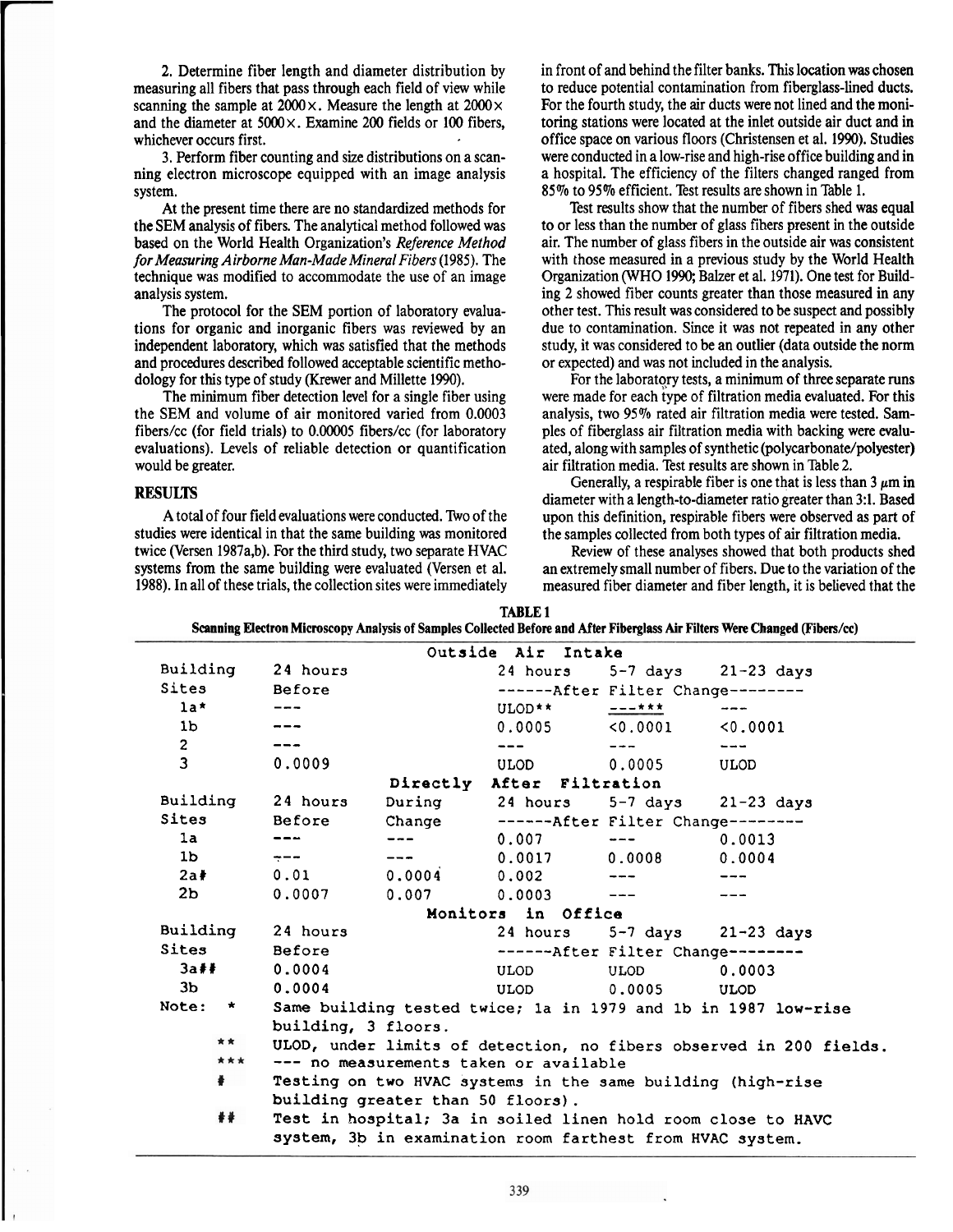

*Figure 2 Scanning electron microgmphs and elemental analysis for fiberglass and organic fibers* 

fibers measured for each evaluation came primarily from the respective media samples in the monitoring station.

SEM analysis included the identification of fibers by morphology and elemental analysis (Figure **2).** The number of fibers present was so small that only elemental analysis using the SEM equipment could be performed. The fibers collected from the fiberglass air filtration media showed a chemistry and morphology indicative of fiberglass. The fibers collected from the organic air filtration media showed the morphology of a polycarbonate fiber. The elemental analysis showed only the presence of gold and palladium; it was not capable of detecting the presence of carbon. The absence of detectable elements in the fibers collected from the evaluation of the organic media, along with the morphology identification of a polycarbonate fiber, led to the conclusion that the fibers were organic.

For comparison, an additional series of tests was run to determine the amount of each type (organic or inorganic) of fiber present in outside air. For this evaluation, the same equipment was used as was used in the laboratory study, but the duration and volume of air collected was reduced. Total time for collection was limited to 90 minutes at a collection rate of 0.69 L/s  $(1.47 \text{ ft}^3/\text{min})$ . Samples were concentrated in a manner similar to that used in the laboratory test. Care had to be taken to maximize concentration and not have the dust particulate obscure any fibers. Due to the limited duration of these tests and the method of concentration, the minimum fiber detection level ranged from 0.002 to 0.0005 fibers per cc. These results are compared to laboratory tests in Table 3. The majority of these fibers fell into the range that was considered to be respirable, and the majority of the fibers counted were organic.

There was no significant difference in fiber shedding between filter media. In fact, the number of fibers released compared to the number of fibers present in the environment was one to two orders of magnitude lower than the total number of fibers present in the outside air. Compared to the amount of previously measured particulate in outside air, this would represent less then 15/10,000 of one percent.

Test results of laboratory evaluations compared to field tests were similar. Table 4 shows that the difference in the majority of the tests was small and that even the outlier for the field test was equal to or less than the total number of fibers measured in outside air.

The World Health Organization's Working Group on Indoor Air Quality concluded, as part of its study, that current airborne man-made mineral fiber **(MMMF)** concentrations in indoor environments represent an insignificant risk (WHO 1990). The number of respirable airborne MMMF referenced in the WHO report was similar to that measured in these field and laboratory tests. Based on this comparison, the amount of fiber measured from the shedding evaluation represents an insignificant risk to indoor air quality.

# **CONCLUSIONS**

A scientific methodology was successfully developed to quantitatively measure fiber shedding from various types of air filtration media.

Results show that all types of air filtration media tested released a minimal number of respirable fibers and that the number of fibers shed was one to two orders of magnitude lower than the total number of fibers measured in outside air. Results

**TABLE 2** 

| Product                                                   | Fiber Glass | Organic Fibers |  |
|-----------------------------------------------------------|-------------|----------------|--|
| Fiber Diameter Ave., um                                   | 1.0         | 2.0            |  |
| Fiber Diameter Range, um                                  | $0.2 - 8$   | $0.3 - 24$     |  |
| Fiber Length, Ave., um                                    | -25         | 22             |  |
| Fiber Length, range, um                                   | $2 - 110$   | $3 - 65*$      |  |
| Fibers/cc                                                 | 0.0007      | 0.0003         |  |
| * Some fiber lengths were greater than the field of view. |             |                |  |